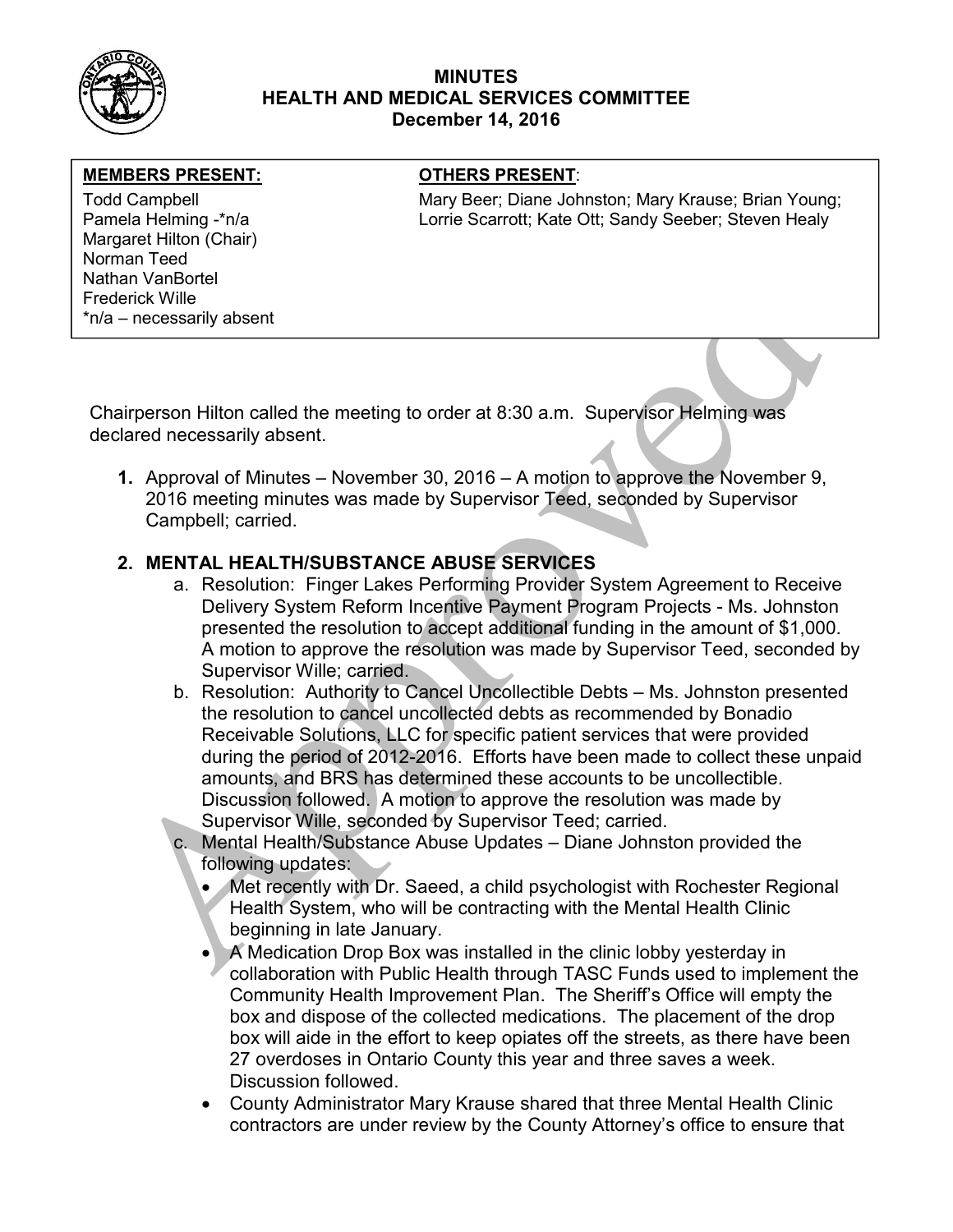they meet the definition of independent contractor rather than employee. The Board will move forward with the contracts and follow up as needed.

 Ms. Krause also shared that Probation and Social Services are sending clients to the Clinic through MOU's rather than contracts as this is an interdepartmental arrangement.

# 3. PUBLIC HEALTH

- a. Resolution: Authorization to Renew Contract Rabies Response Program Ms. Beer presented the resolution to renew the Rabies Control Agreement with the Ontario County Humane Society, which includes a specimen and submission appendix with costs delineated by the scope of practice on file with the Clerk of this Board, be renewed for the period of January 1, 2017 through December 31, 2017. The cost for the rabies response program contract will be in the amount of \$102,823 while costs associated with the specimen and submission appendix continue with no increase and have been budgeted in the 2017 budget. All costs are eligible for State Aid reimbursement at 36%. A motion to approve the resolution was made by Supervisor Campbell, seconded by Supervisor Teed; carried.
- b. Resolution: Renewing the Rates for Services Provided in Connection to Coroner Cases – Ms. Beer presented the resolution to renew the rates for service provided in connection to coroner cases to hospital facility services and funeral director services for the period of January 1, 2017 through December 31, 2018. The fees remain the same and have been budgeted for. A survey was conducted of surrounding counties which determined that Ontario County pays more than neighboring counties for transport leading to no recommendation to increase these rates. Discussion followed. A motion to approve the resolution with clarifications in the last Resolve was made by Supervisor Teed, seconded by Supervisor Campbell; carried.
- c. Resolution: Authorization to renew Intermunicipal Agreement Monroe County (Office of Medical Examiner) – Ms. Beer presented the resolution to continue with a one year contract for the period of January 1, 2017 through December 31, 2017 at a cost of \$32,100 for up to 13 full autopsy cases and three blood/description type autopsies. Costs for cases beyond the initial 13 full autopsies and three blood descriptive cases are specified in the Agreement and per the Public Health – Medical Examiner 2017 Fees and Charges Schedule. Discussion followed. A motion to approve the resolution was made by Supervisor Campbell, seconded by Supervisor Wille; carried.
- d. Resolution: Authorization to Renew Agreement S2AY Rural Health Network, Inc. – Ms. Beer presented the resolution to renew an agreement with S2AY Rural Health Network, Inc., which includes the counties of Steuben, Schuyler, Yates, Ontario, Seneca, Wayne, Chemung, and Livingston for a term of January 1, 2017 through December 31, 2017 at a cost not to exceed \$17,500 for the purposes of sharing in the cost of carrying out the work plan of the S2AY Rural Health Network. A motion to approve the resolution with corrections in the first Whereas was made by Supervisor Teed, seconded by Supervisor Campbell; carried.
- e. Public Health Updates Ms. Beer provided the following updates: